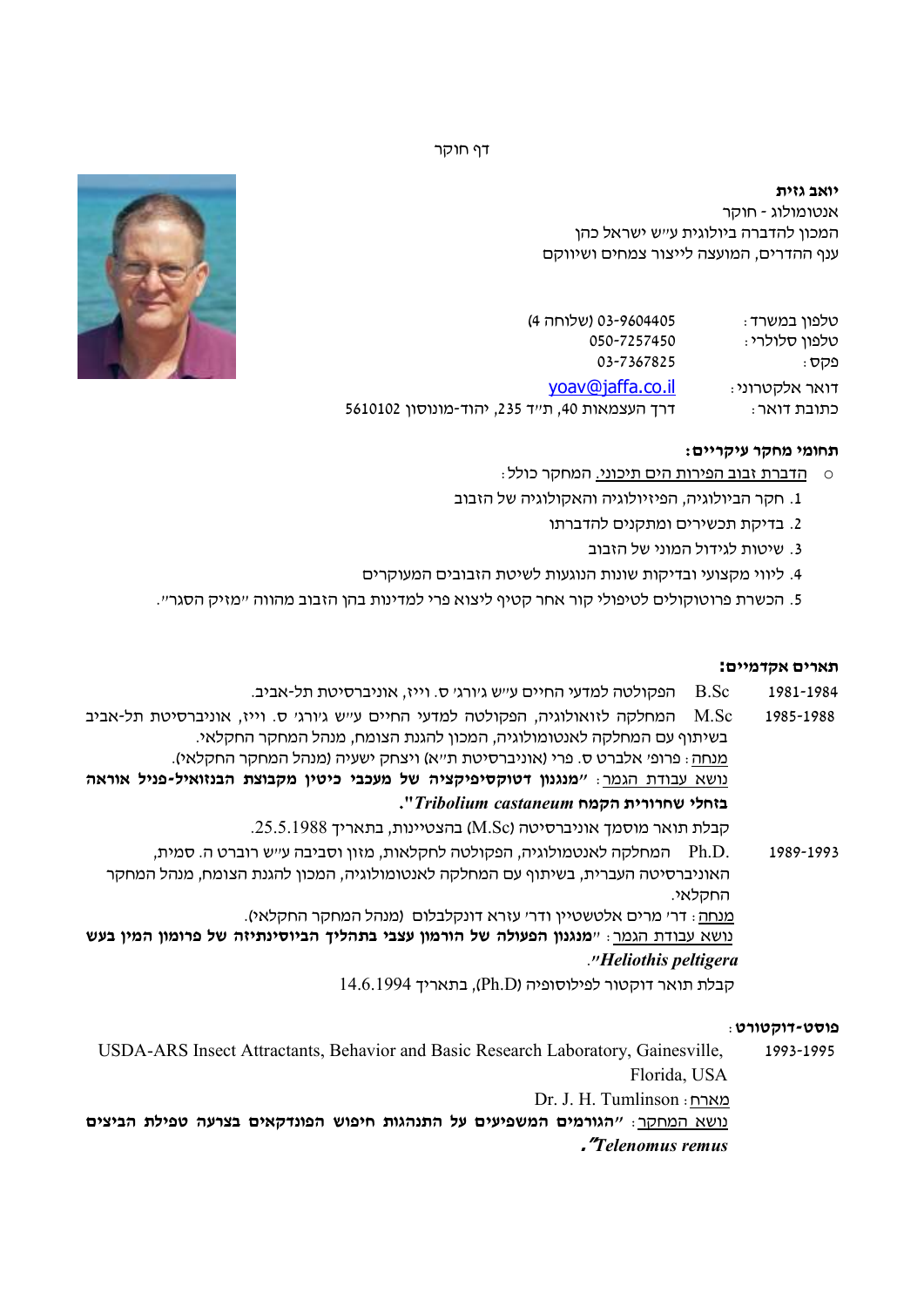**רשימת פרסומים**:

# **Peer-reviewed articles**

- 1. **Gazit**, **Y**., Ishaaya, I. and Perry, A.S. **1989**. Detoxification and synergism of diflubenzuron and chlorfluazuron in the red flour beetle *Tribolium castaneum*. *Pestic. Biochem. Physiol.* 34, 103-110.
- 2. **Gazit**, **Y**., Dunkelblum, E., Benichis, M. and Altstein, M. **1990**. Effect of synthetic PBAN and derived peptides on sex pheromone biosynthesis in *Heliothis peltigera* (Lepidoptera:Noctuidae). *Insect Biochem.* 20, 853-858.
- 3. **Gazit**, **Y**., Dunkelblum, E., Ben-Aziz, O. and Altstein, M. **1992**. Immunochemical and biological analysis of pheromone biosynthesis activating neuropeptide (PBAN) in *Heliothis peltigera*. *Arch. Insect Biochem. Physiol.* 19, 247-260.
- 4. Altstein, M., **Gazit**, **Y**. and Dunkelblum, E. **1993**. Neuroendocrine control of sex pheromone biosynthesis in *Heliothis peltigera*. *Arch. Insect Biochem. Physiol*. 22, 153-168.
- 5. Altstein, M., Ben-Aziz, O. and **Gazit**, **Y**. **1994**. Pheromone biosynthesis activating neuropeptide (PBAN) and colour polymorphism: An immunochemical study in *Spodoptera littoralis*. *J. Insect Physiol.* 40, 303-309.
- 6. Altstein, M., Dunkelblum, E., Gabay, T., Ben-Aziz, O., Schafler, I. and **Gazit**, **Y**. **1995**. PBAN induced sex pheromone biosynthesis in *Heliothis peltigera*: Structure, dose and time dependent analysis. *Arch. Insect Biochem. Physiol.* 30, 307-319.
- 7. **Gazit**, **Y**., Lewis, W. J. and Tumlinson, J. H. **1996**. Arrestment of *Telenomus remus* (Hymenoptera: Scelionidae) by a kairomone associated with eggs of its host, *Spodoptera frugiperda* (Lepidoptera: Noctuidae) *Biological Control*, 6, 283-290.
- 8. Altstein, M., **Gazit, Y.**, Ben-Aziz, O. Gabay, T., Marcus, R., Vogel, Z. and Berg, J. **1996**. Induction of cuticular melanization in *Spodoptera litorallis* larvae by PBAN/ MRCH: Development of a quantitative bioassay and structure function analysis. *Arch. Insect Biochem. Physiol.* 31, 355-370.
- 9. **Gazit, Y.**, Rössler, Y., Epsky, N. D. and Heath, R. R. **1998**. Trapping Females of the Mediterranean Fruit Fly (Diptera: Tephritidae) in Israel: Comparison of lures and trap type. J. Econ. Entomol. 91, 1355-1359.
- 10. **Gazit, Y.**, Rössler, Y., and Glazer, I. **2000**. Evaluation of entomopathogenic nematods for the control of Mediterranean fruit fly (Diptera: Tephritidae) *Biocontrol Science and Technology,* 10, 157-164.
- 11. Taylor, P.W., Bear, A., **Gazit, Y.** and Rossler, Y. **2000**. Sexual competitiveness of Vienna 4/Tol-94 'genetic sexing' sterile Mediterranean fruit fly males in Israel. *Phytoparasitica,* 29, 7-14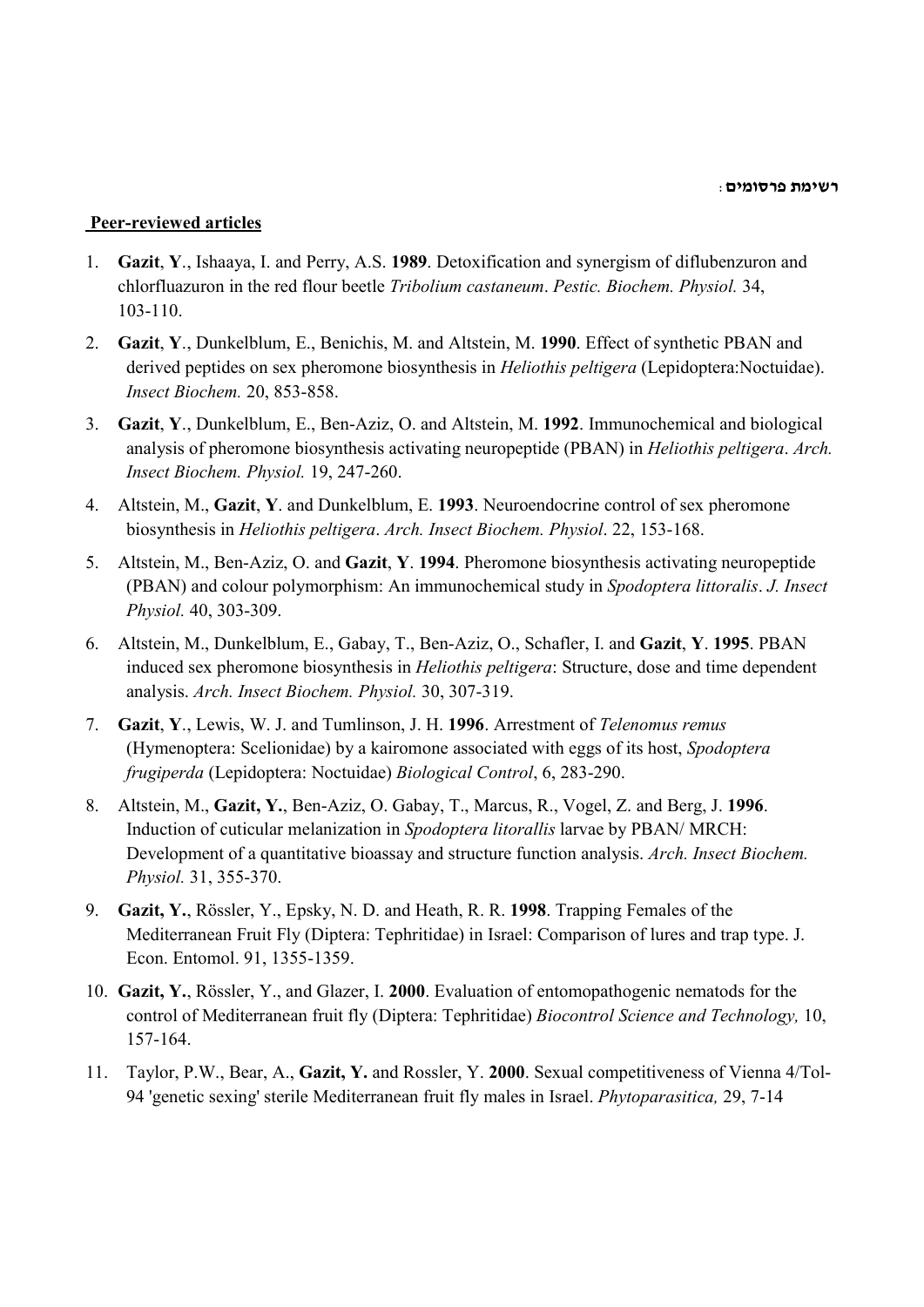- 12. **Gazit, Y**., Rossler, Y., Wang, S., Tang, J. and Lurie, S. **2004**. Thermal Death Kinetics of Egg and Third-instar Mediterranean Fruit Fly (Diptera: Tephritidae), *J. Econ. Entomol.* 97: 1540- 1546.
- 13. Lurie, S., Jemric, T., Weksler, A., Akiva, R. and **Gazit, Y**. **2004**. Treatment of 'Oroblanco' Citrus Fruit to Control Insect Infestation, *Postharvest Biology and Technology.* 34, 321-329.
- 14. Nestel, D., Nemny-Lavy, E., Zilberg, L., Weiss, M., Akiva, R., and **Gazit, Y**. **2004**. The fruit fly PUB: a phagostimulation unit bioassay system to quantitatively measure ingestion of baits by individual flies, *J. Application. Entomology* 128, 576-582.
- 15. Wang, S., Monzon, M. **Gazit**, Y., Tang, J., Mitcham, E. A. and Armstrong, J.W. **2005**. Temperature-dependent dielectric properties of selected subtropical and tropical fruits and associated insect pests, *American Society of Agricultural Engineers*. 48, 1873-1881.
- 16. Cohen, Y., Hezroni, A., Cohen, A., Timar, D., **Gazit, Y.**, and Alchanatis, V. **2007**. Developing Spatial Decision Support System for Medfly Control in Israel. *Agricultural Mechanization and Engineering,* 51: 34-41.
- 17. Cohen, Y., Cohen, A, Hezroni, A., Alchanatis, V., D. Broday, Gazit**, Y.** and Timar, D. **2008**. Spatial decision support system for Medfly control in citrus, *Computers and electronics in agriculture* 6, 107–117.
- 18. Argov, Y. and **Gazit, Y. 2008**. Biological Control of the Mediterranean Fruit Fly in Israel: Introduction and Establishment of Natural Enemies, *Biological Control* 46, 502-507.
- 19. Gavriel, S., **Gazit, Y.** and Yuval, B. **2009**. Re-mating by female Mediterranean fruit flies (Ceratitis capitata, Diptera: Tephritidae): Temporal patterns and modulation by male condition, *J. Insect Phisiolory* 55: 637–642.
- 20. Gavriel, S., **Gazit, Y.** and Yuval, B. **2010**. Effect of diet on survival, in the laboratory and the field, of sterile male Mediterranean fruit flies. *Entomologia Experimentalis et Applicata* 135: 96-104.
- 21. Gavriel1, S., Jurkevitch, E., **Gazit, Y.** and Yuval, B. **2011**. Bacterially enriched diet improves sexual performance of sterile male Mediterranean fruit flies, *J. Applied Entomology*, no. doi: 10.1111/j.1439-0418.2010.01605.x
- 22. Argov, Y., Blanchet, A. and **Gazit, Y**. **2011**. Biological control of the Mediterranean fruit fly in Israel: biological parameters of imported parasitoid wasps. *Biological Control* 59: 209-214.
- 23. Gavriel, S., **Gazit**, Y., Leach, A., Mumford J. and Yuval, B. **2012**. Spatial patterns of sterile Mediterranean fruit fly dispersal. *Entomologia Experimentalis et Applicata* 142: 17-26.
- 24. Argov, Y., Schatz, B. and **Gazit Y. 2012**. Reproduction of three eulophid wasps that parasitise larvae of the citrus leafminer. *Biocontrol Science and Technology*, 22: 539-550.
- 25. **Gazit, Y.**, Gavriel, S., Akiva, R. and Timar, D. **2013**. Toxicity of baited spinosad formulations to *Ceratitis capitata*: from the laboratory to the application, *Entomologia Experimentalis et Applicata* 147: 120–125.